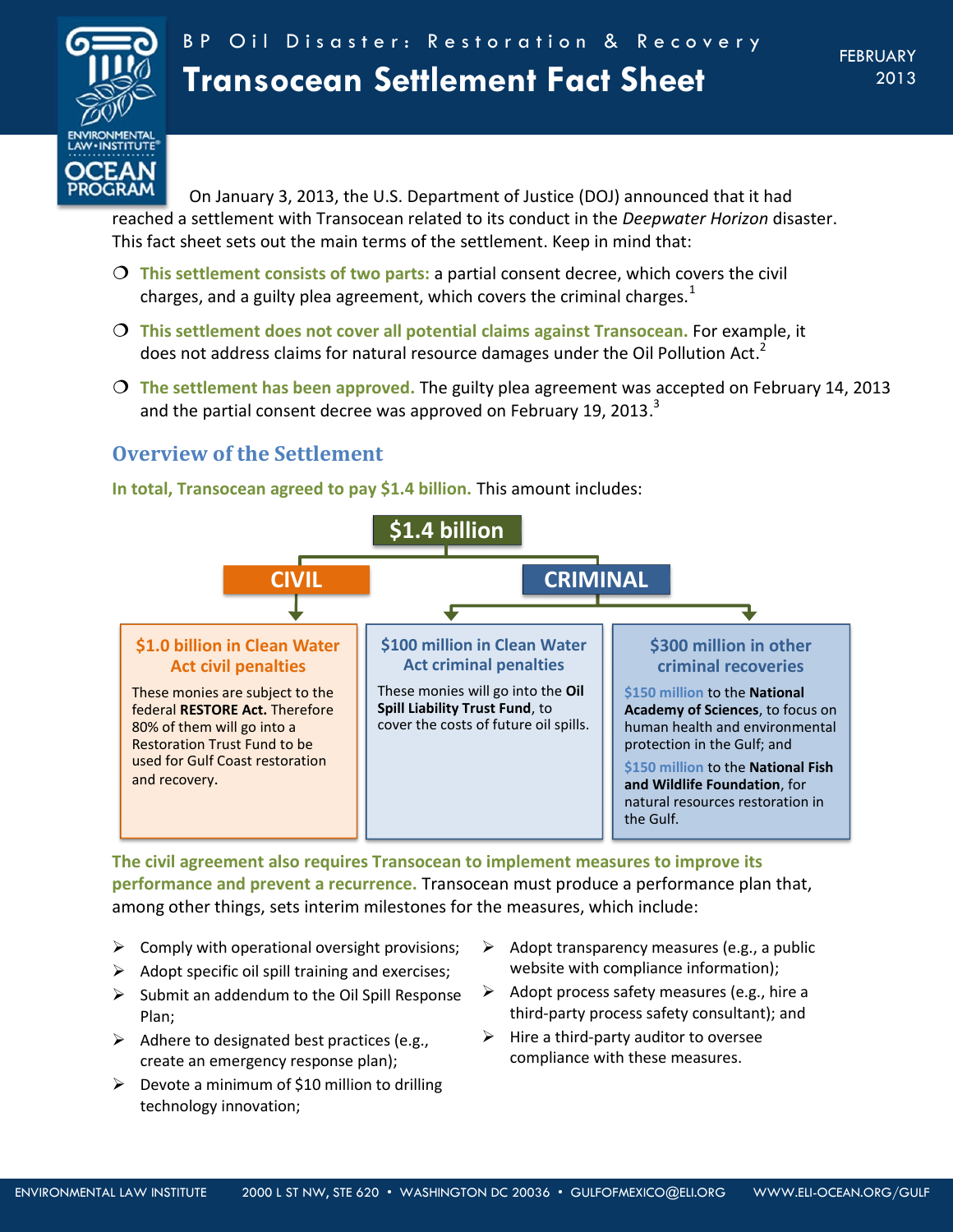## **Where Will the Money Go?**

The settlement monies will go to four different entities:

## **RESTORE Act – Restoration Trust Fund**

The RESTORE Act created a **Gulf Coast Restoration Trust Fund** (RTF), which will receive 80% of all Clean Water Act civil and administrative penalties paid by companies responsible for the *Deepwater Horizon* oil spill. This includes Transocean. Funds in the RTF will be distributed in three ways to support ecological and economic restoration and recovery in the Gulf Coast region: the largest portion (35%) will be distributed directly to the Gulf Coast states in equal shares. Just under one-third of the funds (30% plus 50% of the interest earned) will go to a Gulfwide Restoration Council for projects. Slightly less (30%) will go to the Gulf States based on their oil spill impacts. The remainder of the RTF (5% plus 50% of the interest earned) will fund scientific research and monitoring through Centers of Excellence and a Restoration Science Program.<sup>4</sup>

## **Oil Spill Liability Trust Fund**

The **Oil Spill Liability Trust Fund** (OSLTF) is an account created by Congress to hold, among other things, certain payments, taxes, and penalties paid by oil and gas companies. These funds are used to cover the costs of future oil spills. The OSLTF consists of: the Emergency Fund, which pays for things like oil spill removal activities, and the Principal Fund, which pays for things like uncompensated oil spill damages (where parties responsible for the spill are unknown or cannot pay) and the administration of the Oil Pollution Act.

#### **National Academy of Sciences**

The **National Academy of Sciences** (NAS) is a private, non-profit institution created by Congress in 1863 "to provide independent advice to the government on matters related to science and technology." NAS includes the National Research Council (NRC), the National Academy of Engineering, and the Institute of Medicine. NRC carries out most of the science policy and technical work of the institution, and relies on volunteer experts from across the country to complete its work.

## **National Fish and Wildlife Foundation**

The **National Fish and Wildlife Foundation** (NFWF) is a non-profit organization created by Congress in 1984 "to protect and restore fish and wildlife and their habitats." The organization funds a wide variety of conservation projects across the country, leveraging public funds with private investment dollars. NFWF is governed by a Board of Directors, which consists of 30 members who are approved by the Secretary of the Interior. The Board includes the leaders of the U.S. Fish and Wildlife Service (FWS) and the National Oceanic and Atmospheric Administration (NOAA).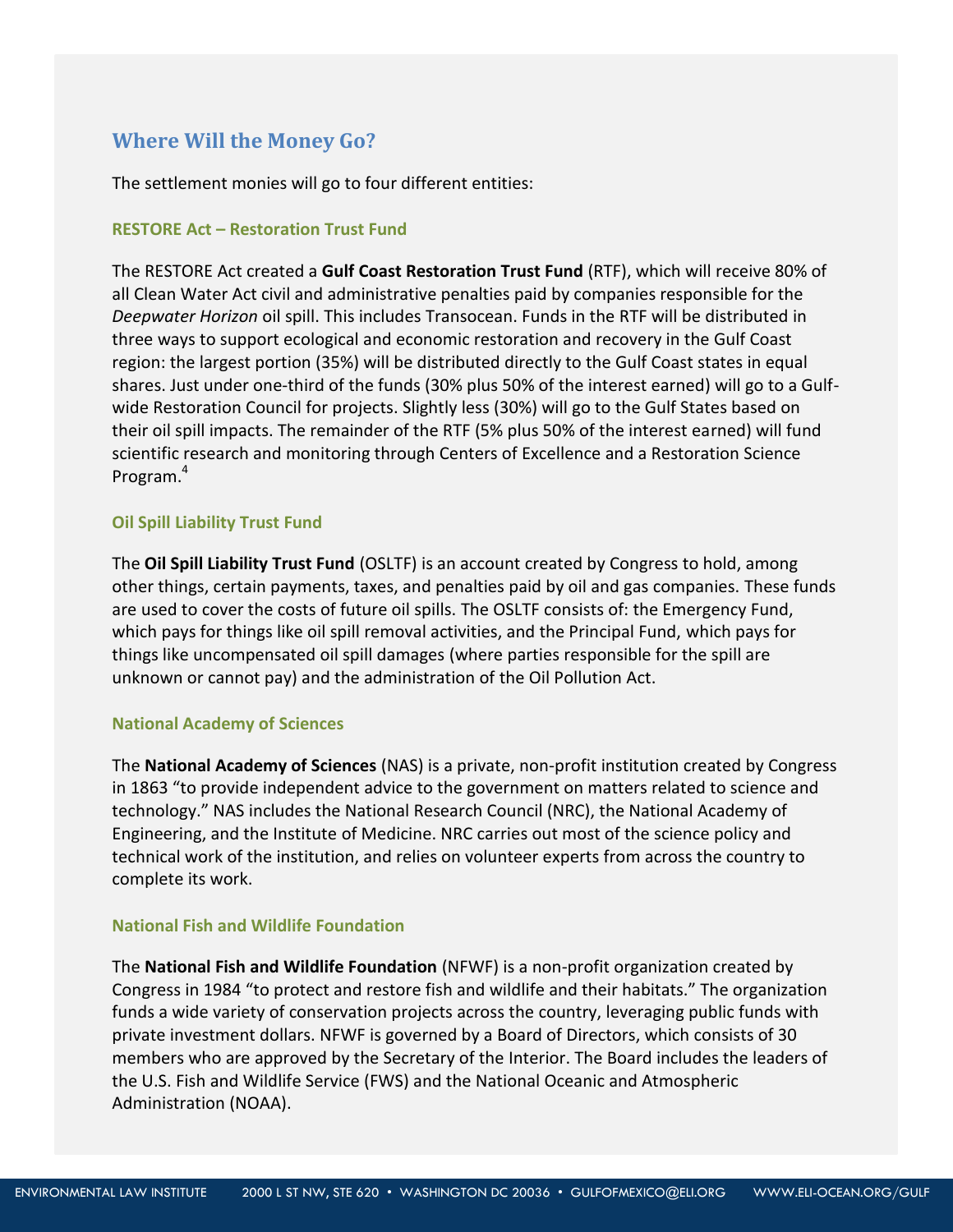# **Detailed Summary of Transocean's Civil and Criminal Penalties and Other Recoveries**

| <b>Recovery</b>                                                                                       | <b>Amount</b>    | <b>Use of Funds</b>                                                                                                                                                                                                                                                                                                                                                                                                                                                                                                                                                                                                                                                                                                                                                                                                                            | <b>Timing of Payments</b>                                                                                                                                                                                        |
|-------------------------------------------------------------------------------------------------------|------------------|------------------------------------------------------------------------------------------------------------------------------------------------------------------------------------------------------------------------------------------------------------------------------------------------------------------------------------------------------------------------------------------------------------------------------------------------------------------------------------------------------------------------------------------------------------------------------------------------------------------------------------------------------------------------------------------------------------------------------------------------------------------------------------------------------------------------------------------------|------------------------------------------------------------------------------------------------------------------------------------------------------------------------------------------------------------------|
| <b>Clean Water</b><br>Act civil<br>penalties <sup>5</sup>                                             | \$1.0<br>billion | These monies are subject to the RESTORE<br>Act, therefore 80% of them will go to the<br>Restoration Trust Fund to be used for Gulf<br>Coast restoration and recovery.                                                                                                                                                                                                                                                                                                                                                                                                                                                                                                                                                                                                                                                                          | • \$400 million (with<br>interest) within 60 days<br>· \$400 million (with<br>interest) within 1 year<br>· \$200 million (with<br>interest) within 2 years                                                       |
| Clean Water<br>Act criminal<br>penalties <sup>6</sup>                                                 | \$100<br>million | To the Oil Spill Liability Trust Fund, for use<br>in future oil spills.                                                                                                                                                                                                                                                                                                                                                                                                                                                                                                                                                                                                                                                                                                                                                                        | Within 60 days of<br>sentencing                                                                                                                                                                                  |
| Conditions of<br>Probation,<br><b>National</b><br>Academy of<br>Sciences <sup>7</sup>                 | \$150<br>million | To the National Academy of Sciences (NAS)<br>to establish an endowment for "a program<br>focused on human health and<br>environmental protection, including issues<br>relating to offshore oil drilling" in the Gulf.<br>The principal and earnings of the<br>endowment will be expended over 30<br>years.                                                                                                                                                                                                                                                                                                                                                                                                                                                                                                                                     | • \$2 million within 90 days<br>of the date the agreement<br>becomes effective<br>• \$7 million within 1 year<br>• \$21 million within 2 years<br>• \$60 million within 3 years<br>• \$60 million within 4 years |
| <b>Conditions of</b><br>Probation,<br><b>National Fish</b><br>and Wildlife<br>Foundation <sup>8</sup> | \$150<br>million | To the National Fish and Wildlife<br>Foundation (NFWF), as follows:<br>• 50% for "payments to conduct or fund<br>projects to remedy harm to resources<br>where there has been injury to, or<br>destruction of, loss of, or loss of use of<br>those resources resulting from the<br>Macondo oil spill," in "approximately" the<br>following proportions: (1) Alabama, 28%,<br>(2) Florida, 28%, (3) Mississippi, 28%, and<br>(4) Texas, 16%.<br>• 50% to target Louisiana impacts, by using<br>the funds "to create or restore barrier<br>islands off the coast of Louisiana and/or<br>to implement river diversion projects on<br>the Mississippi and/or Atchafalaya Rivers<br>for the purpose of creating, preserving<br>and restoring co[a]stal habitat," in order<br>to remedy natural resource damages<br>caused by the Macondo oil spill. | • \$58 million within 60 days<br>of sentencing<br>• \$53 million within 1 year<br>• \$39 million within 2 years                                                                                                  |